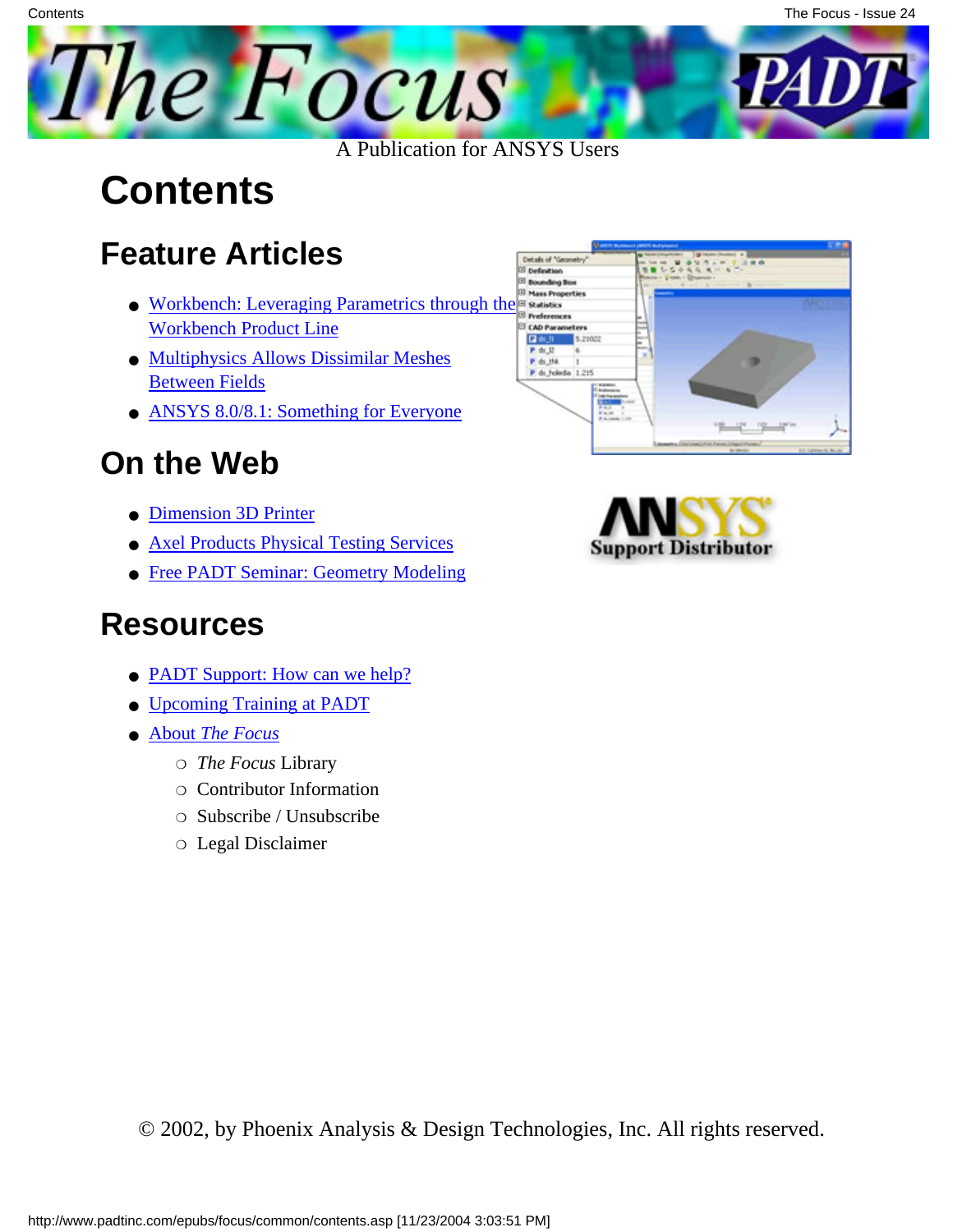<span id="page-1-0"></span>

# **Leveraging the Advantages of Workbench:**

# **Leveraging Parametrics through the Workbench Product Line**

by Eric Miller, PADT

### **Overview**

Over the past several releases, ANSYS Inc. has been rolling out more and more of their Workbench technology. There is already a lot of marketing and technical information available on the various aspects of Workbench, but PADT is still often asked: "Why should I use Workbench?" or "How can Workbench help me?" We will attempt to answer these questions with a series of articles on using these new tools to your advantage.

From the ground up, the tools in the Workbench are written to be parametric. This article will explain how this design focus makes Workbench more powerful than ANSYS in parametric design, and will also explain how to utilize these capabilities to make your design and analysis process much more efficient.

## **More Replacing Numbers with Variables**

Long-time ANSYS users have become dependent upon the fact that almost any number in ANSYS can be replaced with a parameter variable. Workbench takes this one step further in that it allows you to pass those parameters from application to application and easily update a change through the modules that need it. In addition, the ANSYS development team is creating additional applications that specifically take advantage of these associative parameters to offer some powerful tools for parametric studies. Most importantly, you have access to your CAD system's parameters if you created your geometry in the CAD environment.

The way a user makes a numeric value into a parameter is a little different than in ANSYS. Because the program is interactive, the user flags potential variables using the GUI. Values that can be set to parametric behavior have a small box to the left of them in the Detail View. A user simply clicks the box to make a parameter active. Figure 1 shows several typical Detail Views where parameters have been turned on. In DesignModeler, a D is placed in the box; in DesignSimulation, a P is used.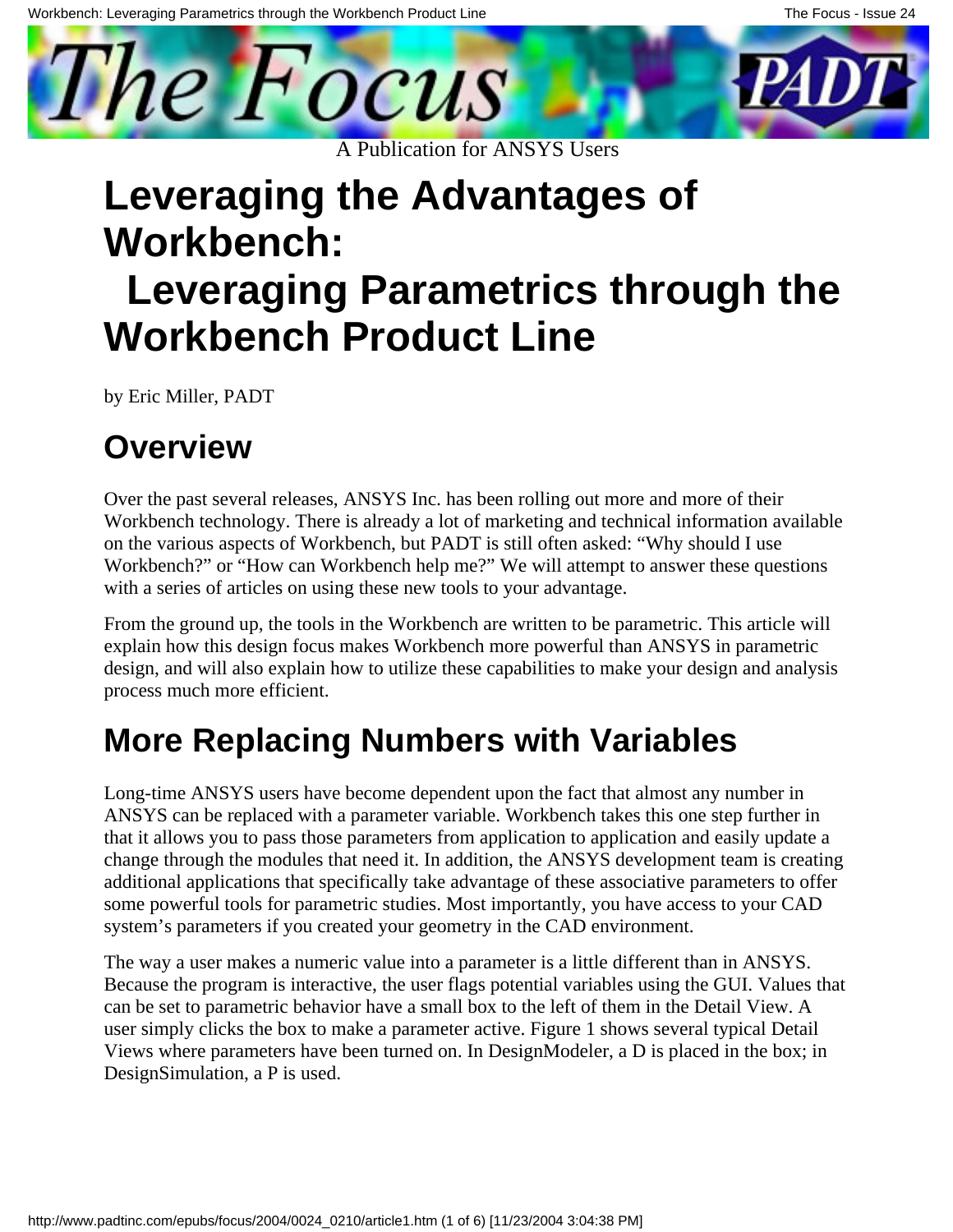

|                                       |                               |                          | -        | <b>Details of Sketch1</b> |                                     | Material Properties                                      |                                        |
|---------------------------------------|-------------------------------|--------------------------|----------|---------------------------|-------------------------------------|----------------------------------------------------------|----------------------------------------|
|                                       |                               |                          |          | Sketch                    | Sketch1                             | <b>El Stractural Properties</b><br>P. Youngs Modulus     | 2.9800e+807 psi                        |
| Details of "Maximum Principal Stress" |                               |                          |          | Show Constraints?         | No                                  | Foisson's Ratio                                          | ĿЗ                                     |
| E Scope                               |                               |                          |          | <b>Dimensions: 5</b>      |                                     | P. Mass Density<br>Tramal Expansion Conflicient:         | 1.7830 lim/s/<br><b>E-MATH-ODE LTT</b> |
| е<br>Θ                                | Geometry<br><b>Definition</b> | All Bodies               |          | <b>D</b> D <sub>5</sub>   | 3 <sub>in</sub>                     | El Stress Limits<br><b>Tensie Feld</b>                   | 36259 pd<br>3625 pm                    |
|                                       | Type                          | Maximum Principal Stress |          | $D$ H <sub>1</sub>        | 6 <sub>in</sub>                     | Compressive Yard<br>Tensie Librode                       | 66717 pd                               |
|                                       | <b>Results</b>                |                          |          | $D$ H <sub>3</sub>        | 3 <sub>in</sub>                     | Compressive US such a<br>E Billinear Isotropic Masticity | 1.19                                   |
|                                       | Minimum                       | $-10.287$ psi            |          | <b>D</b> V <sub>2</sub>   | 6 <sub>in</sub>                     | Yeld Strength<br><b>Temperat Plockulus</b>               | 利用<br>L <sub>20</sub>                  |
|                                       | P Maximum                     | 403.17 psi               |          | <b>D</b> V4               | 3 <sub>in</sub>                     | <b>E</b> ThemalPraperties<br>Southcreat                  | LUSSELING'E                            |
|                                       |                               | Ξ                        | Edges: 5 |                           | Palague Properties<br>Interpolition | inglap                                                   |                                        |
|                                       |                               |                          |          | Line                      | Line7                               | Mean Curve Type                                          | <b>R681 ST155</b>                      |

Figure 1. Typical parameter flags.

#### **Sharing Values with Associativety**

Once a parameter is established, it can flow up and down through related applications. As an example of this, we will turn to the ubiquitous "flat plate with a hole in it", or FPWAHIT, example. Figure 2 shows where several parameters have been defined in Design Modeler to describe the 2D profile that this extremely complex part was modeled with. Note the "D" next to the parameters in the inset. When you click on the parameter, you are prompted for a name that will be given to the parameter in other applications. For this case we have chosen to use ds\_ as a prefix. This will allow us to filter the parameters when we attach the geometry to the analysis tools, so we don't end up with 250 parameters that we need to sort through. This "filter by string" works for geometry created in DM as well as geometry from external CAD packages.



Figure 2. DesignModeler parameters.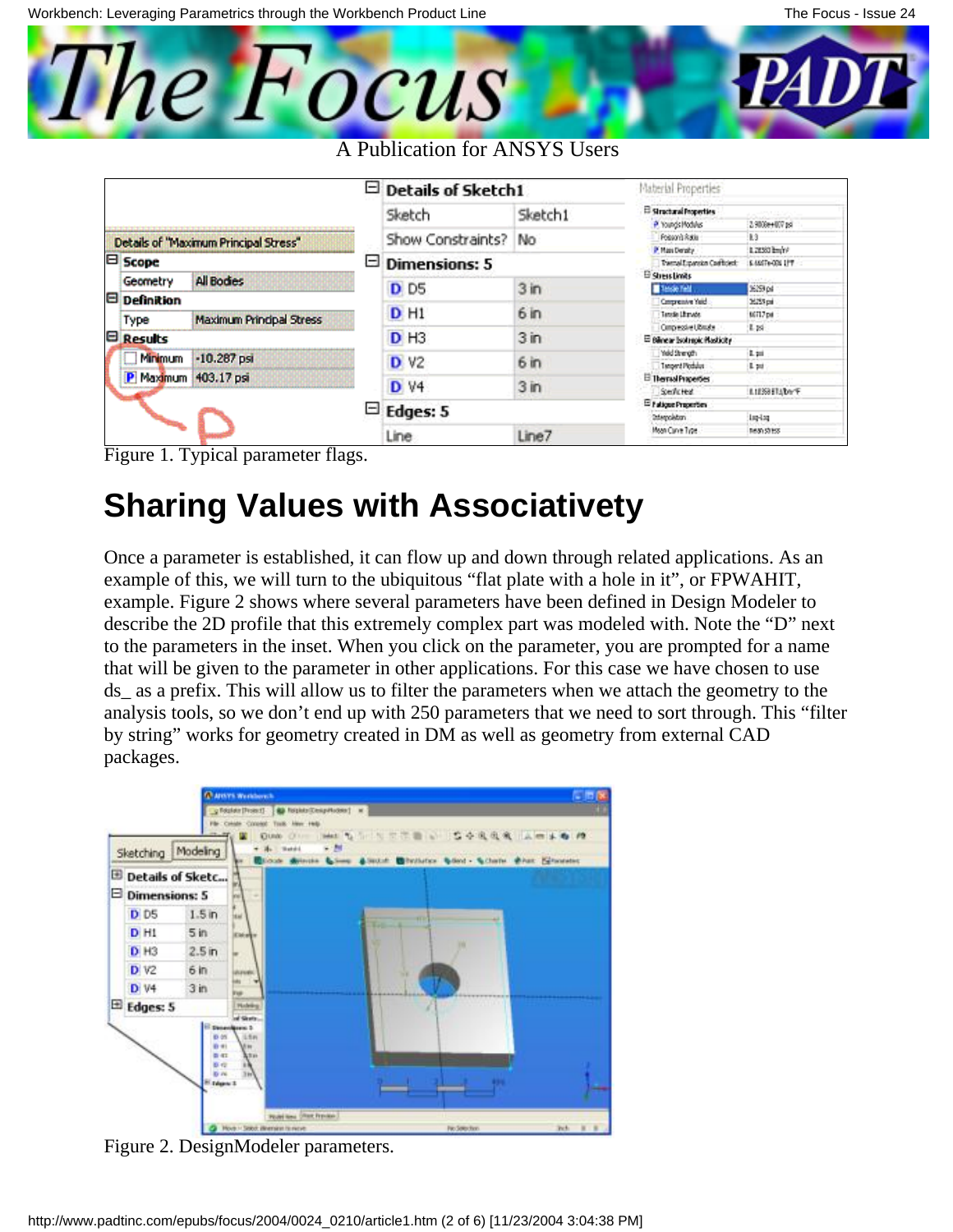Workbench: Leveraging Parametrics through the Workbench Product Line



A Publication for ANSYS Users

Once in DesignSimulation (the module formerly known as the ANSYS Workbench Environment), the parameters are now available in the analysis environment. Figure 3 shows this for our example.

|                           |                                                                                                                                           | <b>Charles's Washington Lines of Auditor Avenue</b><br><b>STAR</b>                                                                                                                |
|---------------------------|-------------------------------------------------------------------------------------------------------------------------------------------|-----------------------------------------------------------------------------------------------------------------------------------------------------------------------------------|
| Details of "Geometry"     |                                                                                                                                           | 42 RAZIN CHAUTOGRY<br>(@ Toksberri (Southborn) at<br>(841)                                                                                                                        |
| <b>El</b> Definition      |                                                                                                                                           | 古今夜夜 夜行 右門                                                                                                                                                                        |
| <b>El Bounding Box</b>    |                                                                                                                                           | Powdan - Q naan - Dibuarrum -<br>Canada La Martin Aleman (1998) - Ba<br><b>HELL CONTROL</b>                                                                                       |
| <b>El Mass Properties</b> |                                                                                                                                           | Generator                                                                                                                                                                         |
| El Statistics             |                                                                                                                                           |                                                                                                                                                                                   |
| <b>El Preferences</b>     |                                                                                                                                           | ÷                                                                                                                                                                                 |
| <b>E CAD Parameters</b>   |                                                                                                                                           | $^{\sim}$                                                                                                                                                                         |
| $R$ ds $H$                | 5.21022                                                                                                                                   | last 5<br>m                                                                                                                                                                       |
| $P$ ds $12$               | 6                                                                                                                                         | <b>Books</b><br>×                                                                                                                                                                 |
| P ds_thk                  | 1                                                                                                                                         |                                                                                                                                                                                   |
| P ds_holedia 1.215        |                                                                                                                                           |                                                                                                                                                                                   |
|                           | <b>IT Students</b><br><b>E</b> featurement<br><b>Little Parameters</b><br><b>FEE</b><br>光体区<br><b>P. (a. 164)</b><br>P. o. Juleile, 1,221 | <b>1,19122</b><br>٠<br>0.000<br>3347 (e)<br>$2401$ .<br>1,316<br>Departing (District per), Park Prevent J. Fogort Provency<br>S.O. Gallenwo (n. 94), and 1<br><b>Big Schedule</b> |

Figure 3. Model in DS with parameters sent over.

**L** 

Now, to drive the CAD from within the analysis tool, simply change the parameter value then tell the program to update the CAD. Figure 4 shows this with the thickness changed from 1 to 5.

| Model 3   C Update - ##Withat Topology                                          |                                                               |                                                              |
|---------------------------------------------------------------------------------|---------------------------------------------------------------|--------------------------------------------------------------|
| Outline for 19 Tend Parameters And Update<br>Project Update<br><b>SE MOLLES</b> |                                                               |                                                              |
| · An Geometry                                                                   | Outline for "Natplate1"                                       | <b>Geometry</b>                                              |
| <b>Re Mech</b>                                                                  | <b>Ing Model</b>                                              | e                                                            |
| <b>Experiment</b>                                                               | - Re Geometry                                                 |                                                              |
| <b>JB</b> GrenDisplac                                                           | <b>Th</b> Mesh                                                |                                                              |
| <b>B</b> Gven Displac                                                           | Set thritonnent                                               |                                                              |
| <b>John Pressure</b>                                                            | <sup>(1)</sup> Gyen Displacement                              |                                                              |
| <b>P</b> <sub>o</sub> Frictionless Si                                           | <sup>(1)</sup> Gyen Displacement 3<br><b>B.</b> Pressure      |                                                              |
| Solution                                                                        | <sup>0</sup> Fectioniess Support                              |                                                              |
| <b>Stations</b>                                                                 | <b>Gil Salution</b>                                           |                                                              |
| <b>COLLEGE</b>                                                                  | Ca Maximum Principal Str.                                     |                                                              |
| Details of "Geometry"                                                           | Ca Maximum Principal Str<br><b>El Terra Parameter Manager</b> |                                                              |
| <b>S</b> Definition                                                             | <b>Set Model 2</b>                                            |                                                              |
| B Bounding Box                                                                  | Engineering Data                                              |                                                              |
| <b>B. Hass Properties</b>                                                       | <b>Good experience and expect</b>                             |                                                              |
| <b>E Statistics</b>                                                             |                                                               |                                                              |
| <b>El Preferences</b>                                                           | Details of "Geometry"                                         |                                                              |
| CAD Parameters                                                                  | CAD Peremeters                                                |                                                              |
| 5.21022<br>P ds It                                                              | P ds It<br>5.21022                                            | 5.096(n)<br>0.000<br>2543                                    |
| Post                                                                            | 日出立                                                           |                                                              |
| <b>D</b> ds this<br>5                                                           | 内容性能<br>5 <sup>1</sup>                                        |                                                              |
| P. da Lueida 1.215                                                              | P. dr. holeda 1.215                                           | M. A Geometry A Worksheet A Print Preview A Report Preview / |

Figure 4. Changing CAD parameter in DS.

Also, do not forget that your result values can be turned in to parameters. Instead of comparing plots, it is better to insert a result item into the Solution branch using the Scope-Geometry option in the Detail View. In our highly illustrative example, selecting the surface that defines the inside of the hole creates a result set that gives the maximum hole stress, as is shown in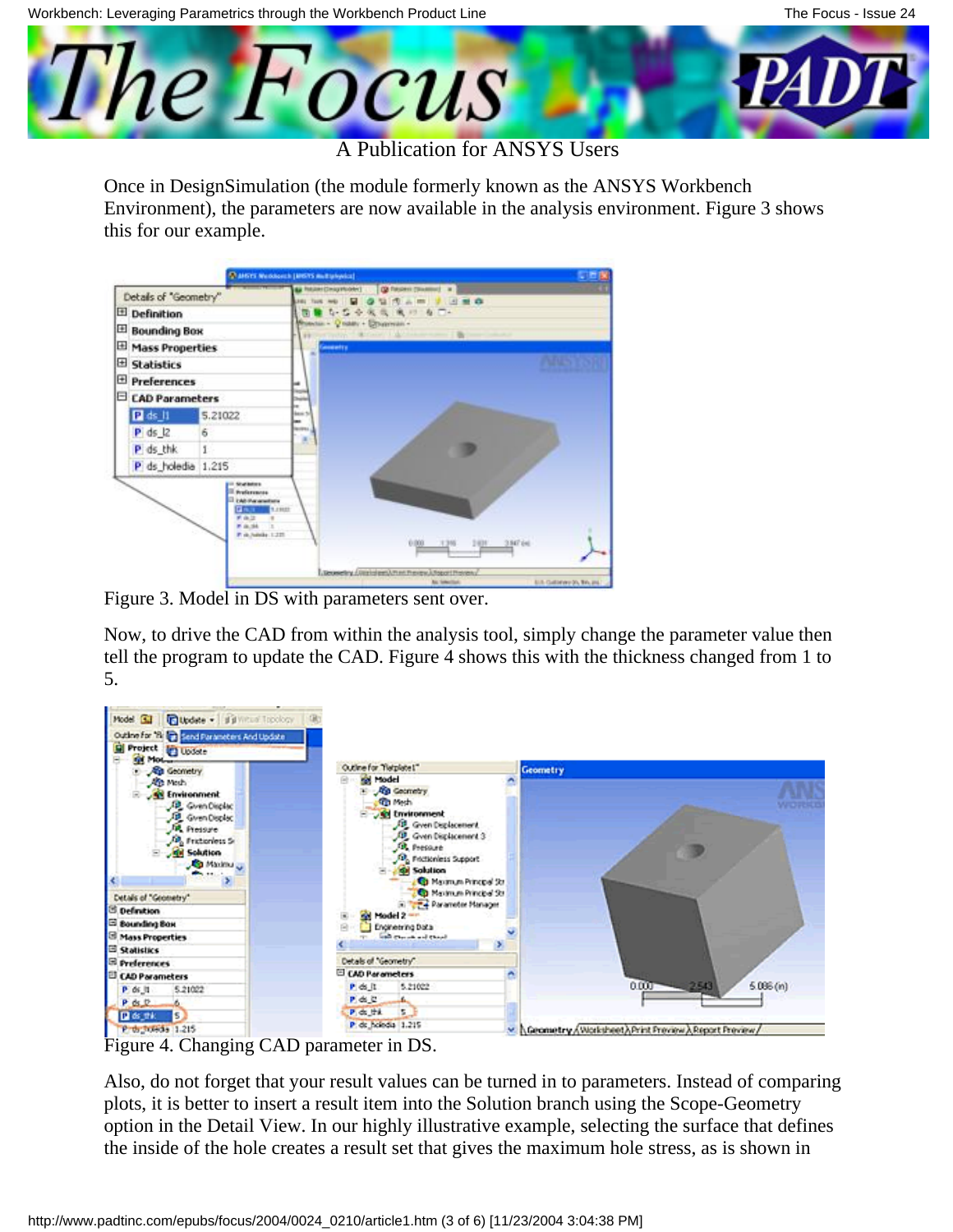Workbench: Leveraging Parametrics through the Workbench Product Line



Figure 5.



Figure 5. Result parameter scoping.

This shows how simple it is to do "what if" studies by changing parameters, hitting the lightning bolt to solve, and then reviewing the answers. One suggestion, though: if you want a record of the changes you made, duplicate the model in the tree and modify the copy. Now your HTML report will have the same plots and listings for each parameter set.

The previous example utilized the ANSYS geometry generation tool, Design Modeler, but the backwards associativity is valid for all major commercial CAD Packages, including SolidWorks, SolidEdge, UG, Pro/Engineer, and CATIA V5.

## **Exploring the Design Space**

When you need to look at the effect of several design parameters on analysis results, the Workbench offers several tools. The first is built into Design Space and is called the Parameter Manager. To use it, simply insert a Parameter Manager object into your Solution tree. Any parameters you created (by clicking the box next to them) will show up in the table created by the Parameter Manager. Your current set of parameter values is already entered as the first row in the table. To look at other parameter sets, right click on the rows and "Add" another one. Now you can change the values. Once your table is populated, solve your model again and the result parameters will be updated. What is nice about this is that Design Space does not save all those results files, just the parameters you asked for. In this way you can do a simple DOE quickly. As with any table or listing in ANSYS, just right click on the Parameter Manager tree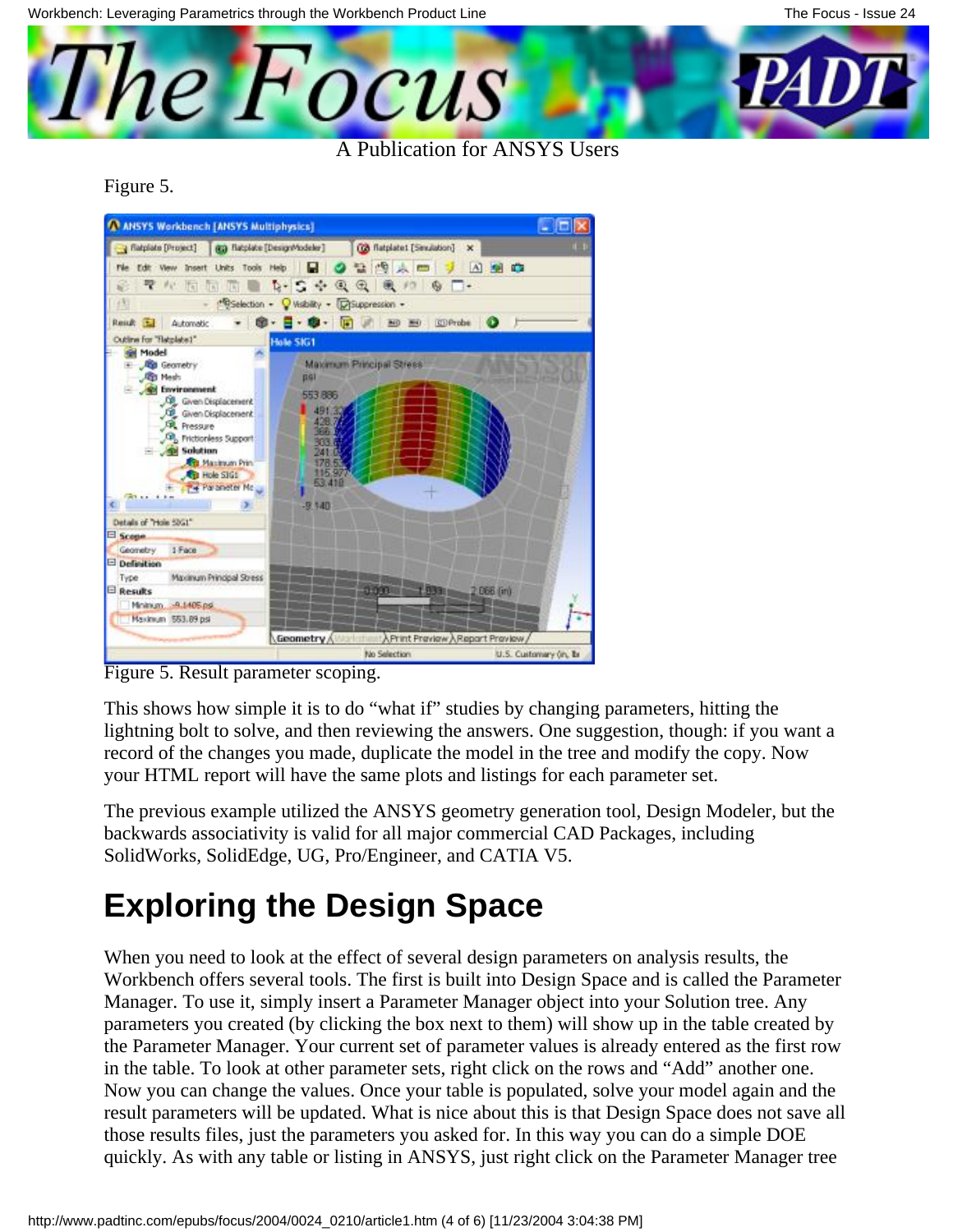

#### A Publication for ANSYS Users

leaf and choose "Export" to send the data to Excel for further processing. Figure 6 shows our sophisticated DOE study.

| Parameter Manager |  |  |
|-------------------|--|--|
|                   |  |  |

#### Definitions

The following table lists all parameters currently available in this branch of the Outline. To add a parameter, choose an object within this branch of the Outline, then check an item in its Details. Give each parameter a meaningful name.

|                                                                    | Current Value   |
|--------------------------------------------------------------------|-----------------|
| ds thk, Geometry                                                   |                 |
| ds holedia, Geometry                                               | 1.5             |
| Young's Modulus, Structural Steel                                  | 2.9008e+007 psi |
| Mass, Solid                                                        | 8.3713 lbm      |
| Maximum Principal Stress Maximum Maximum, Maximum Principal Stress | 366.26 psi      |
|                                                                    |                 |

#### Scenarios

The following table lists scenarios in which input parameters are varied to study the effect on output parameters. Right click on the grid to add, modify and delete a scenario. The Solve command calculates results for the current branch in addition to these scenarios. Solving many scenarios may take a lot of time. Uncheck any scenario that you do not want to include in the solution. A scenario in blue indicates that all input parameters match the values in th current branch in the Outline.

|   | Run | Geometry ds this | Geometry ds holedia | Structural Steel Young's Modulus psi   Solid Mass Ibm   Maximum |        |        | <b>Status</b> | Comments |
|---|-----|------------------|---------------------|-----------------------------------------------------------------|--------|--------|---------------|----------|
|   |     | 1.               | 1.5                 | 2,9008e+007                                                     | 8.3713 | 366.26 | Done          |          |
|   | 2   | 1.               | 1.5                 | 2,9008e+007                                                     | 8.3713 | 366,26 | Done          |          |
|   | з   | 0.25             | 1.5                 | 2,9008e+007                                                     | 2,0928 | 352.11 | Done          |          |
|   |     | 1.               | z.                  | 2.9008e+007                                                     | 7.9812 | 393.4  | Done          |          |
| ш | s   |                  | 1.5                 | $2.8e + 007$                                                    | 8.3713 | 366.26 | Done          |          |
| ш | 6   | 1.               | 1.5                 | 2.9008e+007                                                     | 8.3713 | 366,26 | Done          |          |
|   |     |                  |                     |                                                                 |        |        |               |          |
|   |     |                  |                     |                                                                 |        |        |               |          |

Figure 6. Parameter Manager DOE study.

If you have a more complex model where the relationship between parameters is more complex, then DesignXplorer and DesignXplorer VT are for you. They are DOE/Probabilistic tools designed for extensive parameter studies. And since they are built into the Workbench, all of your parameters flow over seamlessly.

We could, and most likely will at some time, spend an entire article on these products. But since this is already too long, briefly:

DX and DX/VT present your input and output parameters in the context of a probabilistic study. It allows you to define parameters to work with and ranges to explore then calculates the response surface for that parameter set. The difference between DX and DX/VT is that DX does a solve for each parameter value combination (25 for 4 parameters) whereas DX/VT only does *one* solve and uses mesh morphing and ANSYS' SeriesXpansion technology to create the response surface. If you do a lot of DOE and probabilistic studies, then DX/VT is something you should really look at. Figure 7 shows the DX/VT interface and some typical results. Look for a more detailed discussion on these tools after version 8.1 is released.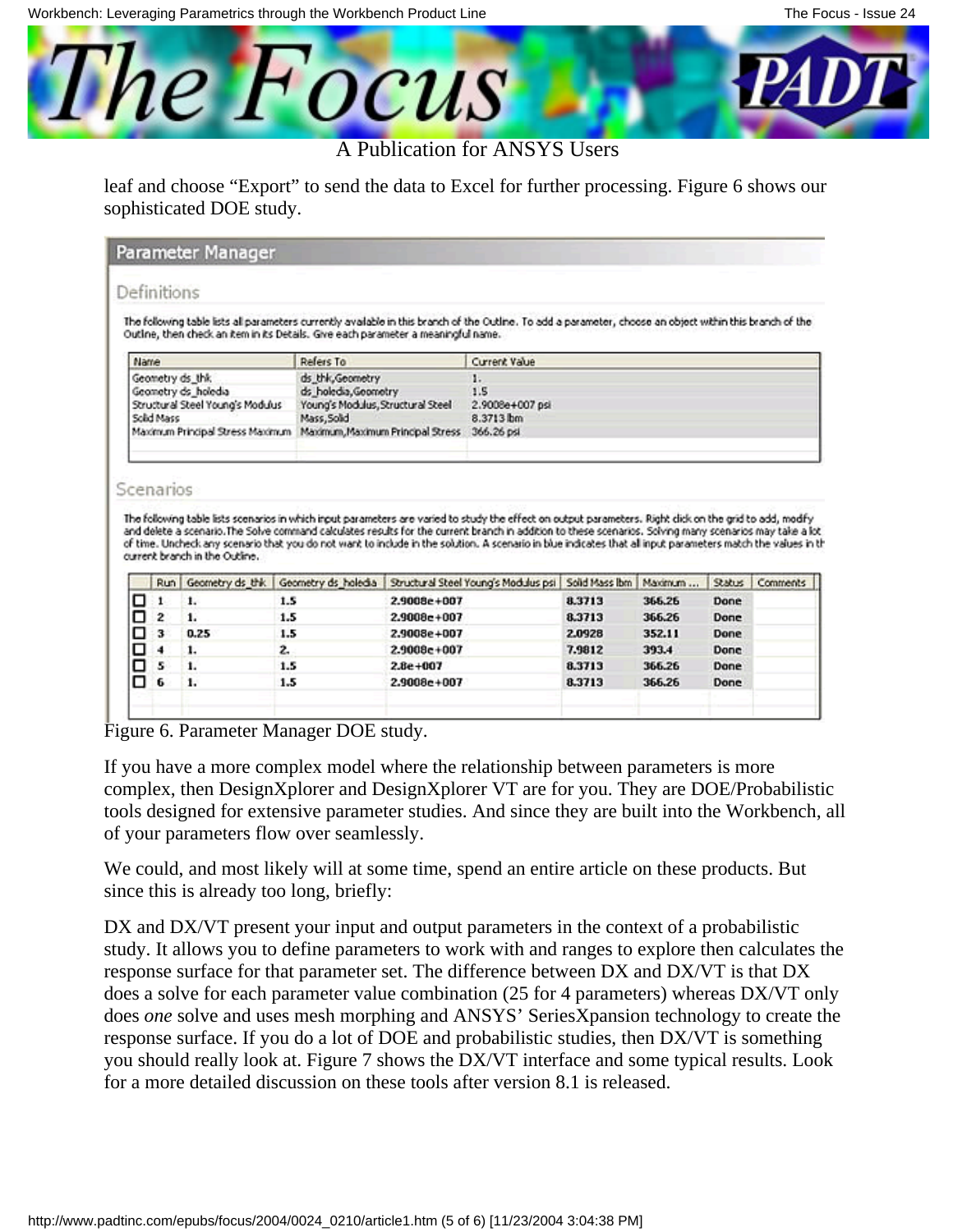



## **Being Successful with Workbench Parameters**

The biggest step in using this technology is changing the way you approach problems. Those of us raised on \*get's and \*vwrite's take a little time to get used to how simple and automatic this stuff is in the Workbench. Once you understand how parameters flow and update, you understand how simple things can be. As always, give it a try.

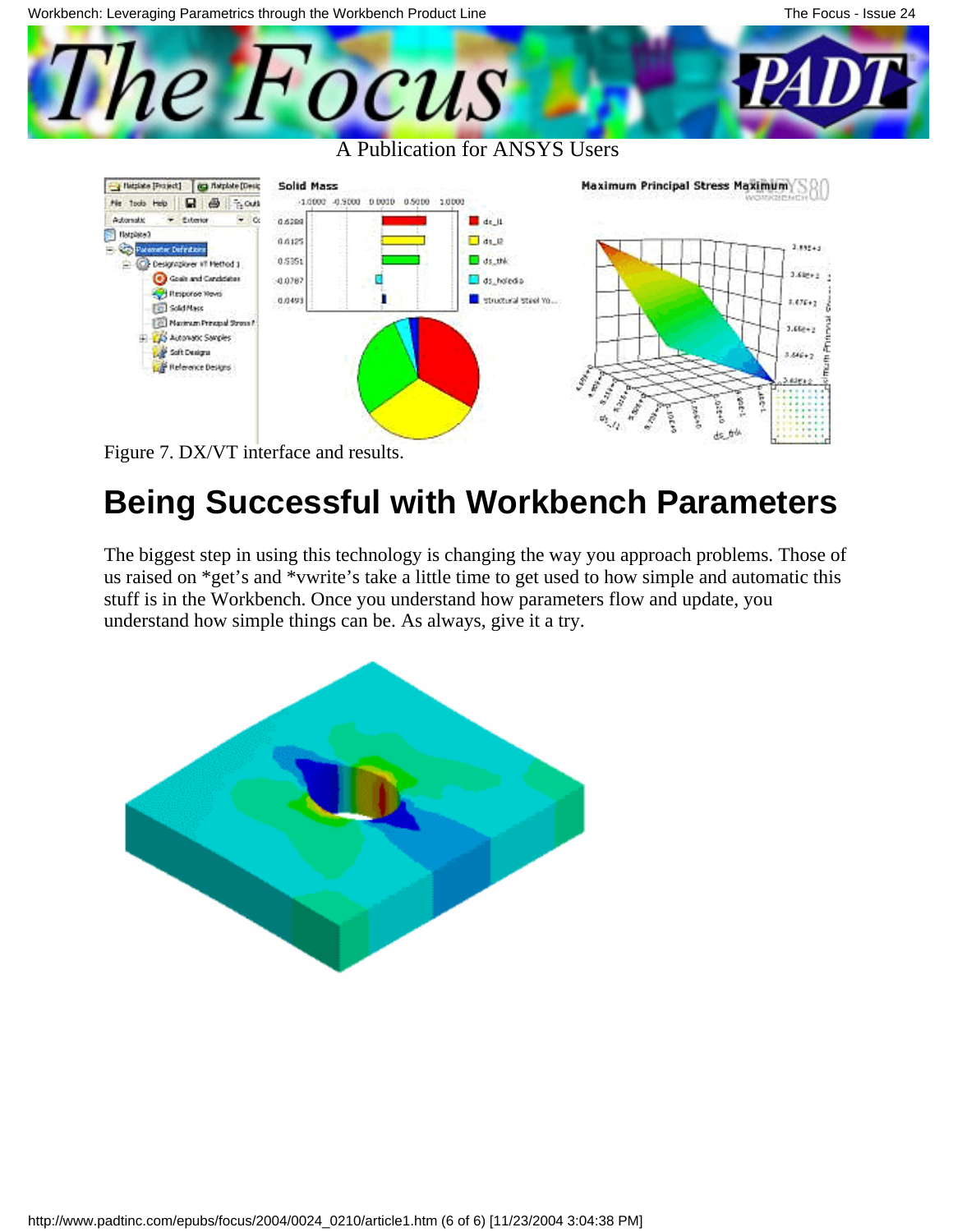<span id="page-7-0"></span>

# **Multiphysics Allows Dissimilar Meshes Between Fields**

The 8.0 release of ANSYS is packed full of significant advances in all areas of the program, but one enhancement in the Multiphysics package is so significant that it deserves to be pointed out on its own before we talk about the other changes. This improvement is the ability in a Multiphysics analysis to transfer loads between two regions with totally different meshes. This addition puts the ANSYS Multiphysics offering even farther ahead of any other solution on the market today and makes this type of simulation easier to set up, computationally more efficient, and significantly more accurate.

Anyone who has done a serious Multiphysics analysis knows that one of the more annoying aspects is trying to get a "compromise" mesh between two different regions. For example, MEMS devices often have a structural region and an electrostatic "air" region. Usually, you have to give up accuracy in your "air" region to allow for transition into a reasonable structural mesh. The mesh required for accuracy is totally different for the two areas, and when the structure starts to distort, the "air" mesh can often become distorted to the point where it loses accuracy. This capability was developed several releases ago for the FSI capability and has been generalized for all coupled-load solutions available in the Multiphysics product. Many users have been asking for a solution to the problem for some time.

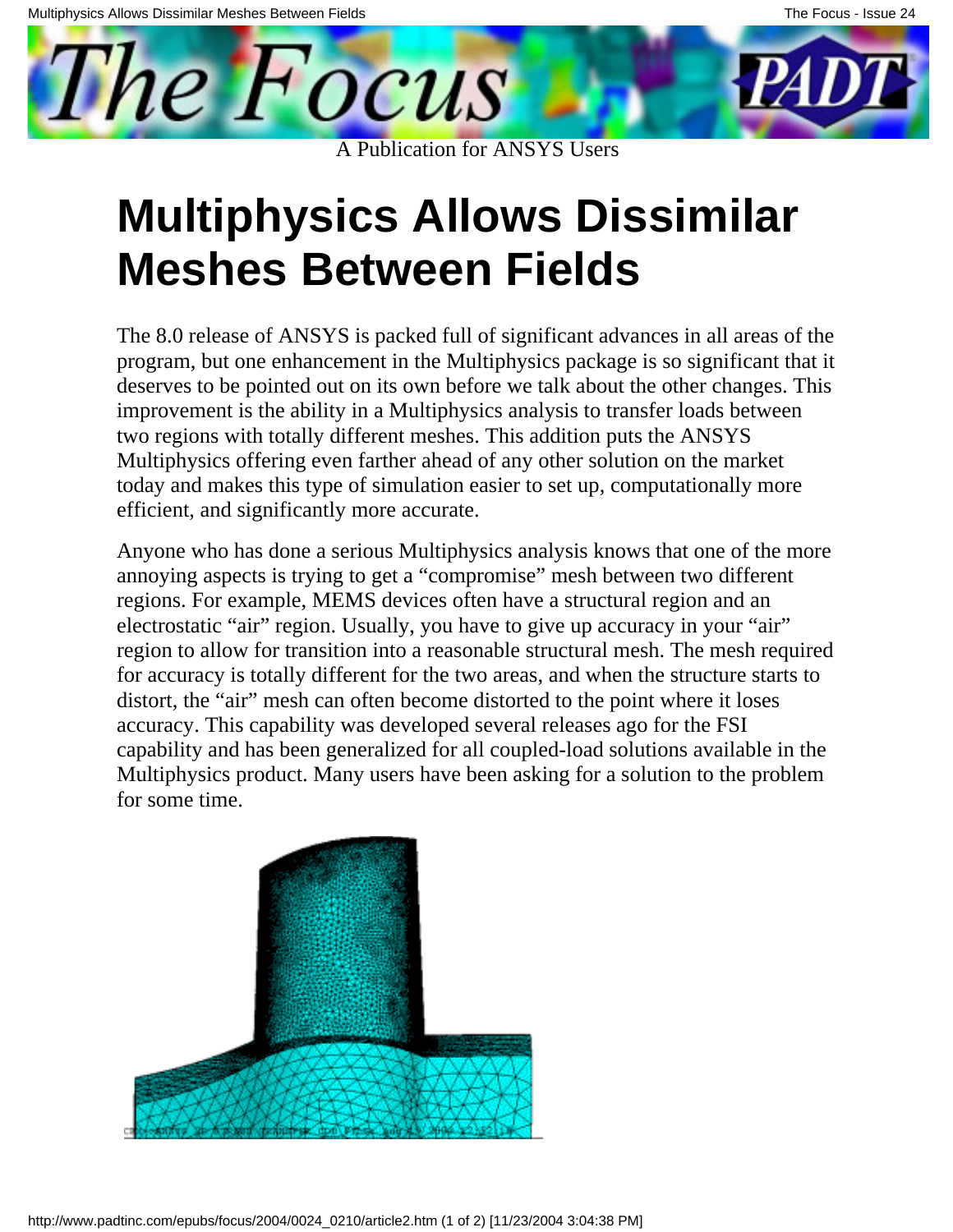The Focus

A Publication for ANSYS Users



The developers at ANSYS Inc. have responded in ANSYS 8.0 with powerful load interpolation algorithms that accurately convey loads across dissimilar mesh boundaries. They continue their history of giving users control over their analysis by not only enabling significant control over mesh densities, but also by providing the user with two options for controlling the accuracy of the load transfer. In the first option, Conservative Transfer, the user can specify an interpolation where the program will ensure that the total load (force, displacement, heat flux, etc.) is the same on both sides of the boundary. In the second option, Non-Conservative Transfer, the distribution of the load is maintained but the total loads may not agree. This former is best for fluxes and forces, and the latter for displacements and temperatures.

The bottom line is that one of the more time-consuming and frustrating steps in accurate system simulation has been removed with this new feature, and in our initial use of 8.0, PADT has seen significant improvements in accuracy and productivity from applying this enhancement. There is a good discussion on how this works in Chapter 4 of the 8.0 Coupled-Field Analysis Guide documentation.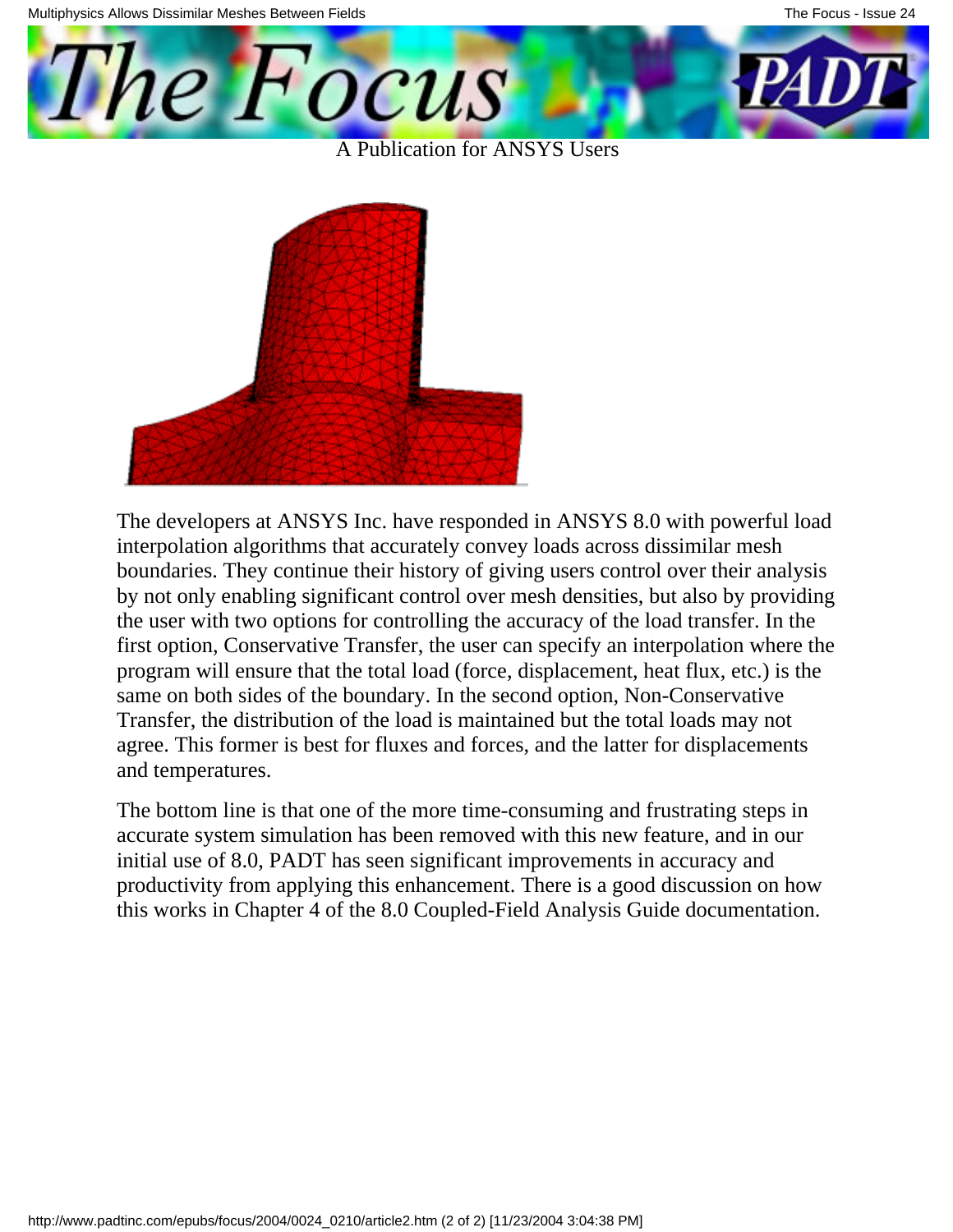<span id="page-9-0"></span>

# **ANSYS 8.0/8.1: Something for Everyone**

The recent release of ANSYS 8.0/8.1 is one of the most comprehensive releases of ANSYS in years. With new features in almost every area of the program, and significant additions to the Workbench product family, ANSYS Inc.'s development team has been very busy. This article will address some of the more important changes in 8.0/8.1, but please take the time to visit the links at the end for a more comprehensive review.



## **General Improvements**

A considerable amount of effort has gone into improving existing capabilities to make them more robust, usable or powerful. The key enhancements in this are:

- Additional non-linear diagnostic tools to aid users in understanding and correcting difficult convergence issues. See NLDIAG, NLDPOST, NLHIST.
- Two new distributed memory solvers that allow uses to solve using the PCG and JCG methods using multiple computers. PADT is finding that these solvers are much faster and more memory efficient than the DDS solver.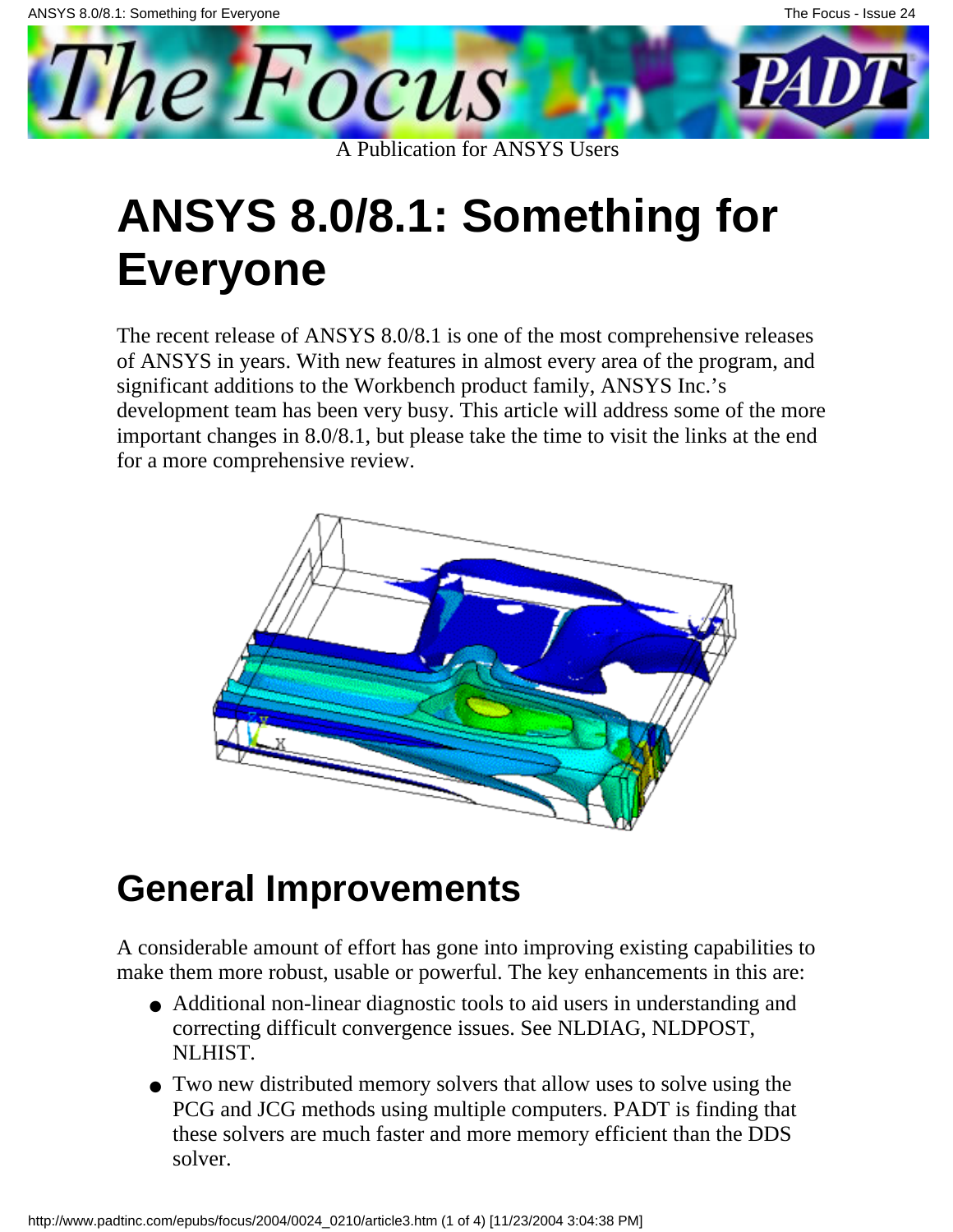A Publication for ANSYS Users

- PADT's favorite general improvement is the ability to output ANSYS K, M, and C matrices into the industry standard Harwell-Boeing format. This allows users to create models in ANSYS, but use the matrices in programs like Matlab or NASTRAN.
- Surface calculations allow users to interpolate any valid result onto an arbitrary plane that passes through their model. Once the values are obtained, users can conduct detailed calculations, such as comparisons or integrations. PADT has found this to be a very simple way to get the total load across an arbitrary plane.
- Other enhancements:

The *Focus* 

- ❍ Faster solvers across the board that use less memory
- ❍ Better error messages that give useful feedback
- ❍ Component manager
- ❍ 4D and 5D arrays
- ❍ New ANSYS launcher

## **Multiphysics**

The powerful FSI solver that was introduced a couple of releases ago has been expanded to allow its use across all Multiphysics problems. This significantly simplifies how this type of analysis is done, and more importantly, allows the use of dissimilar meshes between different physics. This is a major improvement.

In addition, a new series of elements, 22X, has been introduced to provide modern coupled-matrix elements for solving Multiphysics problems without iterations. Currently they support piezoelectric and piezoresistive analysis. More are coming in future releases.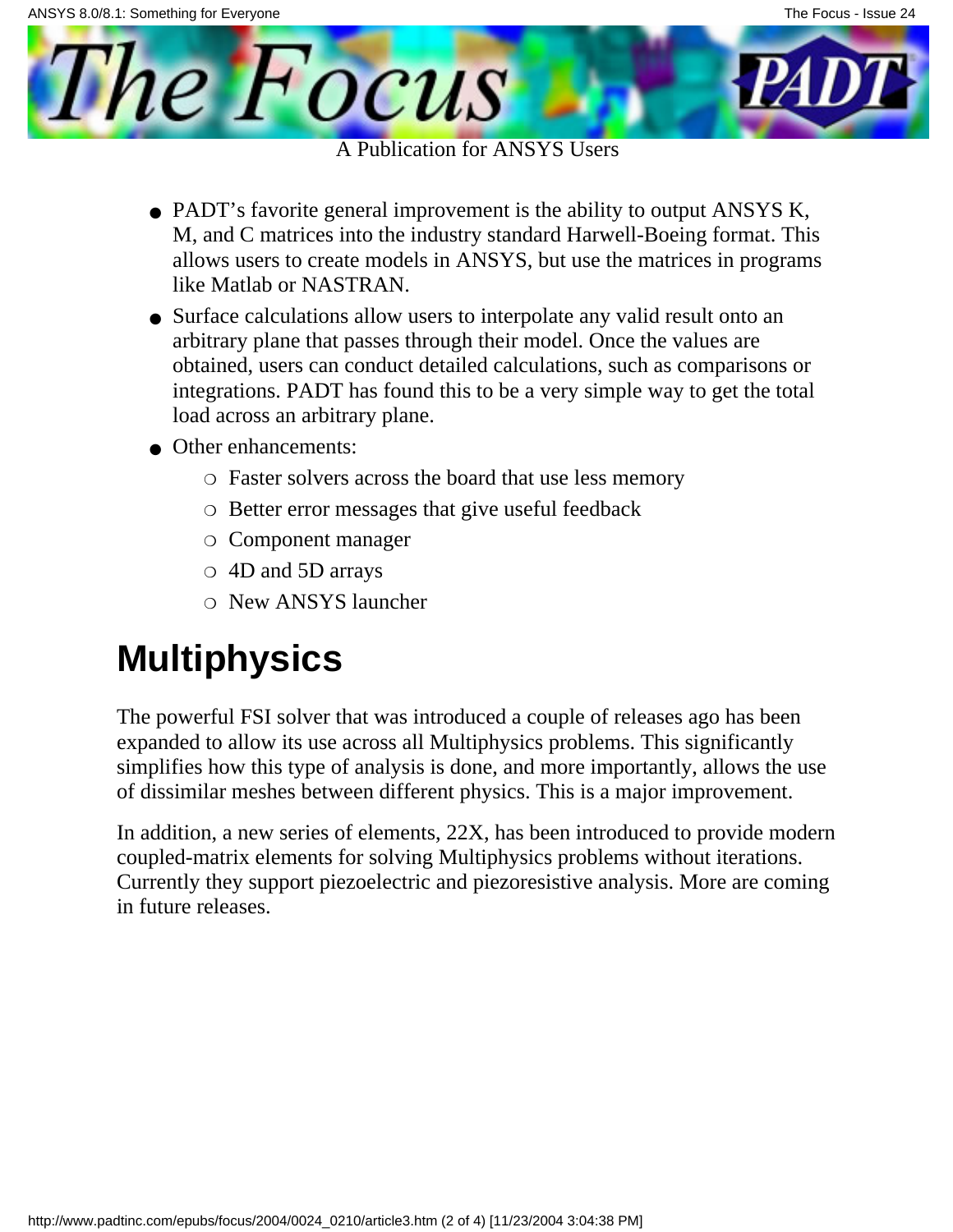## **Structural**

The Focus

There are three major additions to structural analysis. The first is the addition of a full Lagrange Multiplier method to the generalized contact elements. This should provide very accurate contact analysis where penetration is a major concern.

**ANSYS** 7300 8379 10579 1981 6180 12778 with BCs applied

The second is the

addition of Component Mode Synthesis (CMS) to the dynamic analysis toolbox. This method, which dominates dynamic analysis on aerospace structures, allows users to solve very large problems accurately and quickly.

A Publication for ANSYS Users

The final major enhancement, and the one that may have the largest long-term impact on users, is the addition of edge-to-edge and edge-to-surface contact. This will allow users to quickly and easily connect shell and solid meshes.

Additional structural enhancements include:

- Expansion of the material curve fitting capabilities beyond hyper-elasticity.
- Static cyclo-symmetry. This allows non-symmetric loading on a symmetric model.
- Support for shape memory alloys such as Nitonal.
- Complex eigenvalue solver. This is critical for non-symmetric damping and rotor-dynamics problems.
- Taper beams with BEAM188 and BEAM189.
- Kinematic joint options for the MPC184. This can be used to create simplified connections like universal, slider, or spherical joints.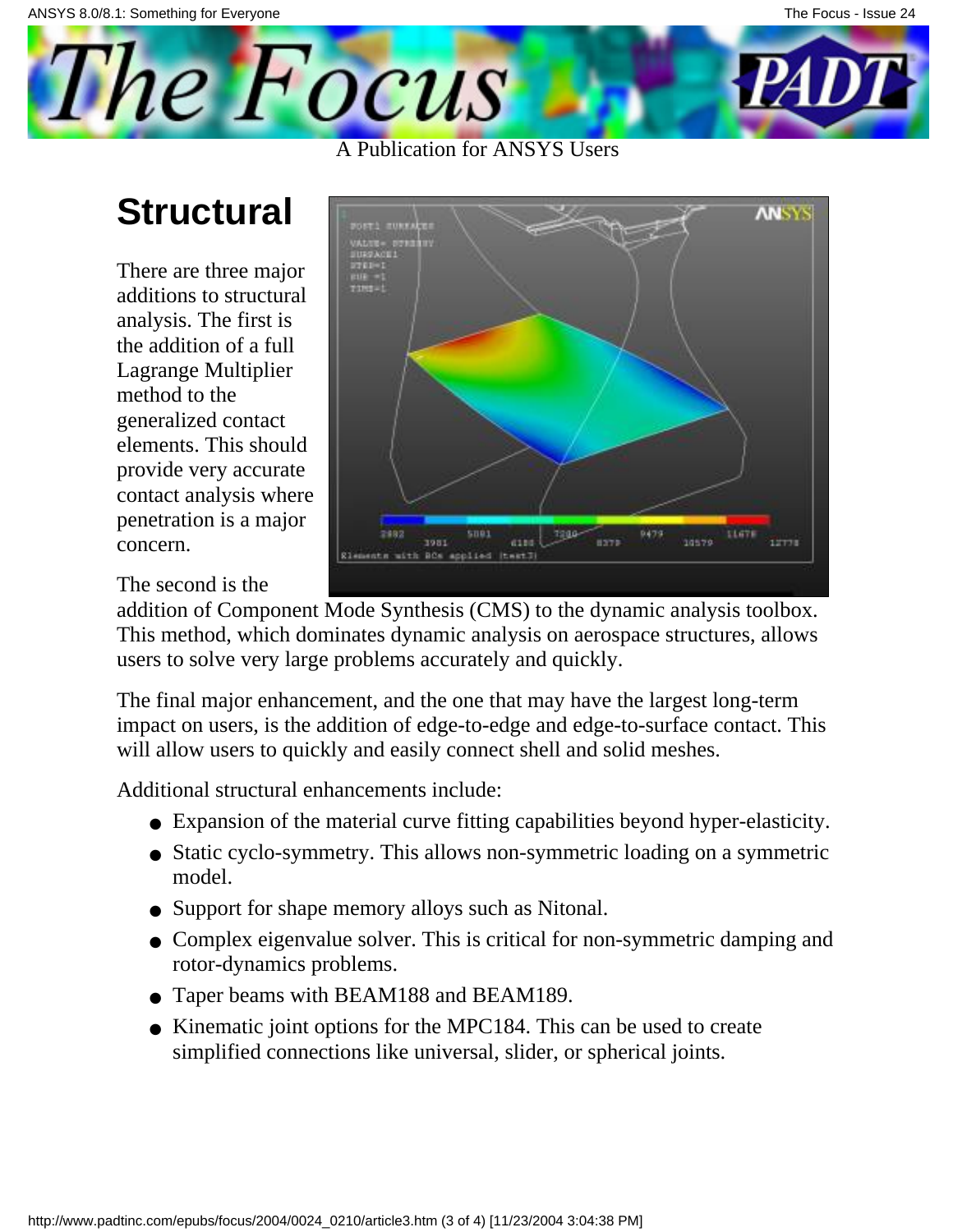A Publication for ANSYS Users

## **ANSYS LS-DYNA**

The Focus

Every year, more and more people find ANSYS LS-DYNA to be an indispensable tool for modeling highly non-linear time-dependent events. In this release, ANSYS now supports the 970 version of LS-DYNA. In addition, support has been added for the new 10-node Tet element that was recently introduced. This should eliminate the biggest headache with using this tool — creating a hex mesh.

## **ANSYS Workbench**

The most noticeable changes to the product line are in the Workbench family of products. As promised, every release sees more and more functionality that allows the intermediate and advanced user to reap the benefits of the Workbench paradigm. There are far too many changes to list, but the important ones are:

- Major improvements to contact specification, control, and visualization
- A hex dominant mesher
- More detailed controls of mesh
- Display of pinball spheres
- Pretension bolts
- Thermal analysis on lines and surfaces
- Major improvements in handling of very large models (PADT has seen 10 million node models work just fine)
- Support for "enclosures" in support of field analysis
- VGLUE equivalent in DesignModeler

## **More Info**

If you need more information or want to see what we left out, visit the **[ANSYS](http://www.ansys.com/ansys/new_features)** [web site](http://www.ansys.com/ansys/new_features). You can also contact PADT with your questions or review our [update](ftp://ftp.padtinc.com/public/seminars/2003_11_12_Ansys80Update.zip) [seminar notes](ftp://ftp.padtinc.com/public/seminars/2003_11_12_Ansys80Update.zip).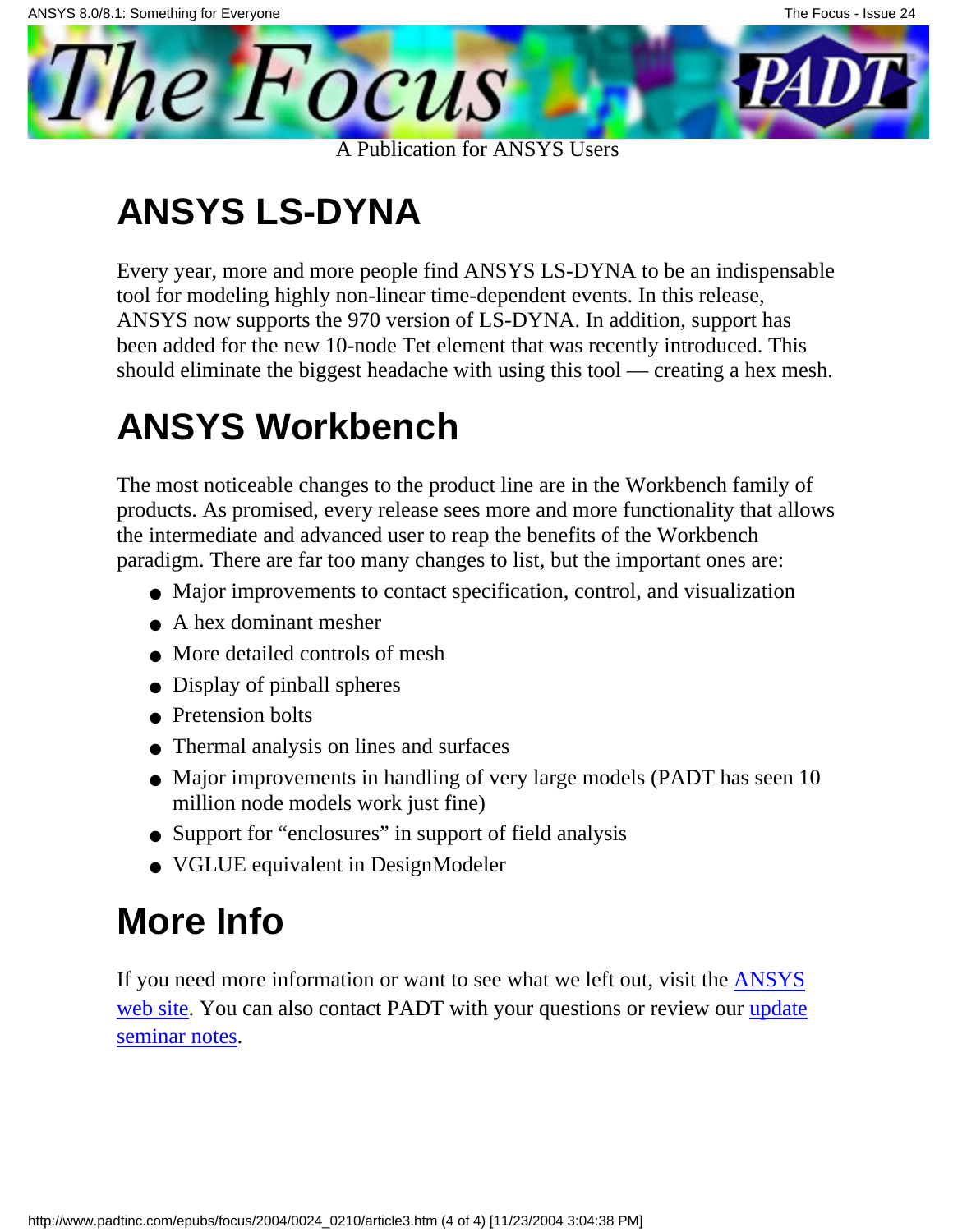**Upcoming Training at PADT**

A complete schedule of the training courses for the next three months is shown below. [Learn more](http://www.padtinc.com/support/training/default.asp) about how the **Training Services** offered by PADT can save you time and money. Or, feel free to drop an e-mail to our training coordinator, [Ted Harris](mailto:ted.harris@padtinc.com)!

A Publication for ANSYS Users

|                         |            | Month Start End Course Description                                | Location        |
|-------------------------|------------|-------------------------------------------------------------------|-----------------|
|                         |            | Feb '04 2/172/18 104 ANSYS Workbench Simulation - Intro Tempe, AZ |                 |
| 2/192/20                | 301        | <b>Heat Transfer</b>                                              | Irvine, CA      |
| 2/262/27                | 102        | Introduction to ANSYS, Part II                                    | Irvine, CA      |
| Mar '04 3/1 3/3 101     |            | Introduction to ANSYS, Part I                                     | Tempe, AZ       |
| $3/8$ 3/9               | 203        | <b>Dynamics</b>                                                   | Tempe, AZ       |
| 3/113/12                | 501        | <b>ANSYS/LS-DYNA</b>                                              | Irvine, CA      |
| 3/173/19                | 101        | Introduction to ANSYS, Part I                                     | Albuquerque, NM |
| 3/293/30                | 301        | <b>Heat Transfer</b>                                              | Tempe, AZ       |
| Apr '04 $4/5$ $4/7$ 101 |            | Introduction to ANSYS, Part I                                     | Irvine, CA      |
|                         |            | 4/194/21 101 Introduction to ANSYS, Part I                        | Albuquerque, NM |
| 4/214/23                | <b>201</b> | <b>Basic Structural Nonlinearities</b>                            | Tempe, AZ       |
| May '04 $5/3$ $5/5$ 101 |            | Introduction to ANSYS, Part I                                     | Tempe, AZ       |
| $5/6$ 5/7               |            | 102 Introduction to ANSYS, Part II                                | Tempe, AZ       |

Whether it s one of our

regularly-scheduled classes at our training facility, or a customized class tailored to your specifications and location, you can be assured that the training you receive will have immediate, positive results on your capabilities in design, analysis, and product and process improvement.

<span id="page-13-0"></span>The Focus